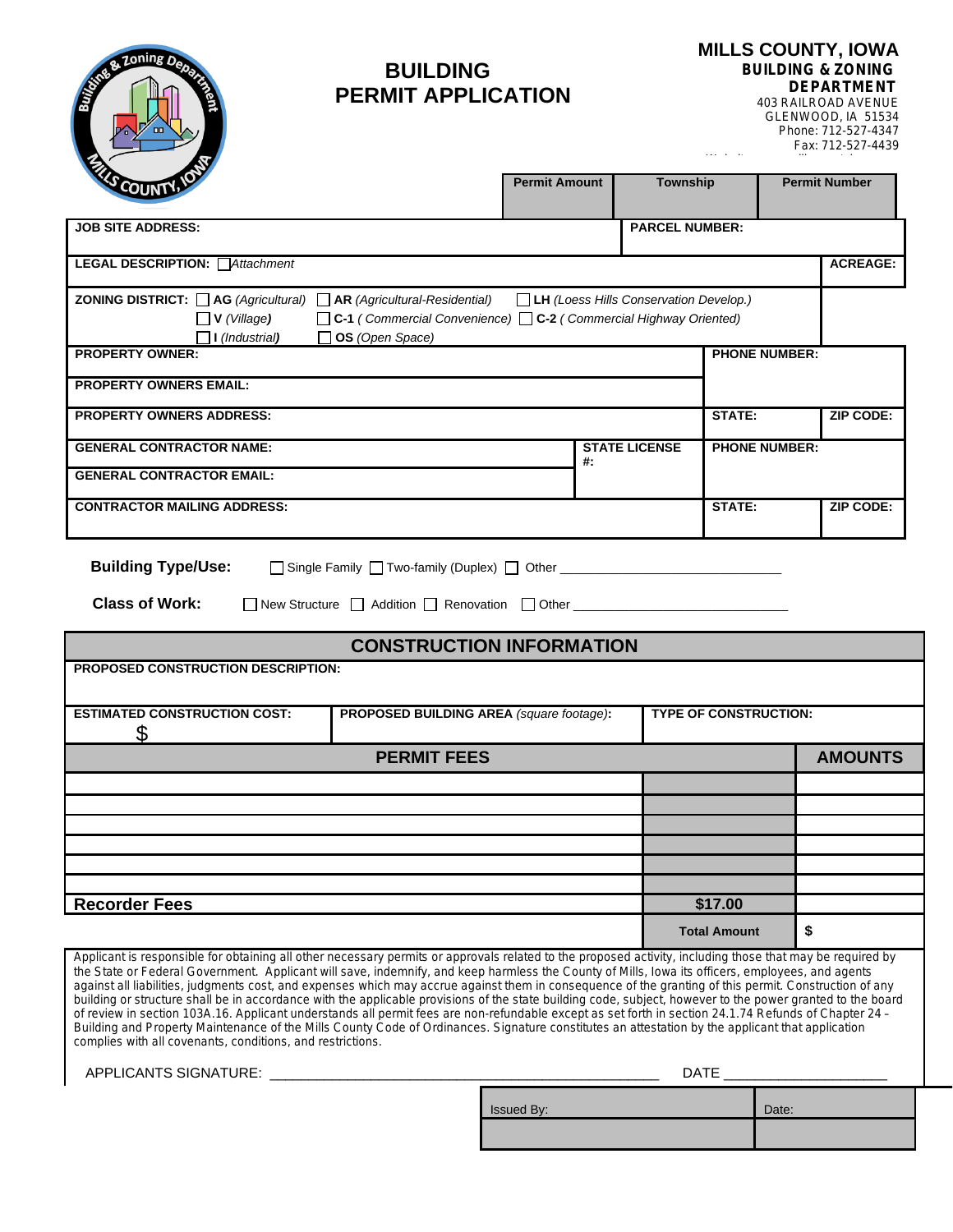# SECTION A – PERMIT FEES **BUILDING PERMIT FEES**

| <b>PERMIT TYPE</b>                                 | <b>FEE</b>                                          |
|----------------------------------------------------|-----------------------------------------------------|
| Carports:                                          | \$50.00                                             |
| Lean to/Awning:                                    | \$50.00                                             |
| Demolition:                                        | \$75.00                                             |
| Decks, Covered Patios, and Porches per             | \$100.00                                            |
| structure:                                         |                                                     |
| Above Ground Pool:                                 | \$50.00                                             |
| <b>Inground Pool:</b>                              | \$500.00                                            |
|                                                    |                                                     |
| <b>Garages and Accessory Structures:</b>           |                                                     |
| Less Than 200 Sq Ft.                               | No permit required                                  |
| 201 Sq. Ft. to 1000 Sq. Ft.                        | \$300.00                                            |
| 1001 Sq. Ft. and greater                           | \$500.00                                            |
| For each additional finished area, i.e., a full    | \$100.00                                            |
| bathroom, recreational room, office space,         |                                                     |
| etc.                                               |                                                     |
|                                                    |                                                     |
| <b>New Residences:</b>                             |                                                     |
| <b>Single-Family Residence</b>                     | \$1000.00                                           |
| Multi-Family Residence (2+ units)                  | $$750.00$ first unit + \$250.00 per additional unit |
|                                                    |                                                     |
| <b>Residential Addition to Existing Structure:</b> | \$500.00                                            |
|                                                    |                                                     |
| <b>Residential Interior Renovation:</b>            | \$250.00                                            |
|                                                    |                                                     |
| <b>Mobile/Modular/Manufactured Homes:</b>          | \$250.00                                            |
|                                                    |                                                     |
| <b>Mobile Home in Mobile Home Park:</b>            | \$150.00                                            |
|                                                    |                                                     |
| <b>Relocation of Existing Structure:</b>           | \$500.00                                            |
|                                                    |                                                     |
| Signs:                                             |                                                     |
| Wall; Projecting; Window:                          | \$100.00                                            |
| Directional; Pole; Monument:                       | \$500.00                                            |
|                                                    |                                                     |
| <b>Commercial Structures:</b>                      | One percent of valuation with a minimum of          |
|                                                    | \$300.00.                                           |
|                                                    |                                                     |
| <b>Permanent Structured Gate:</b>                  | \$100.00                                            |
|                                                    |                                                     |
| <b>Permanent Grandstand Seating:</b>               | \$100.00                                            |
|                                                    |                                                     |
| <b>Communication Towers:</b>                       |                                                     |
|                                                    |                                                     |
| New Towers:                                        | \$2,500.00                                          |
| <b>Existing Towers:</b><br>Generators:             | \$1,000.00<br>\$500.00                              |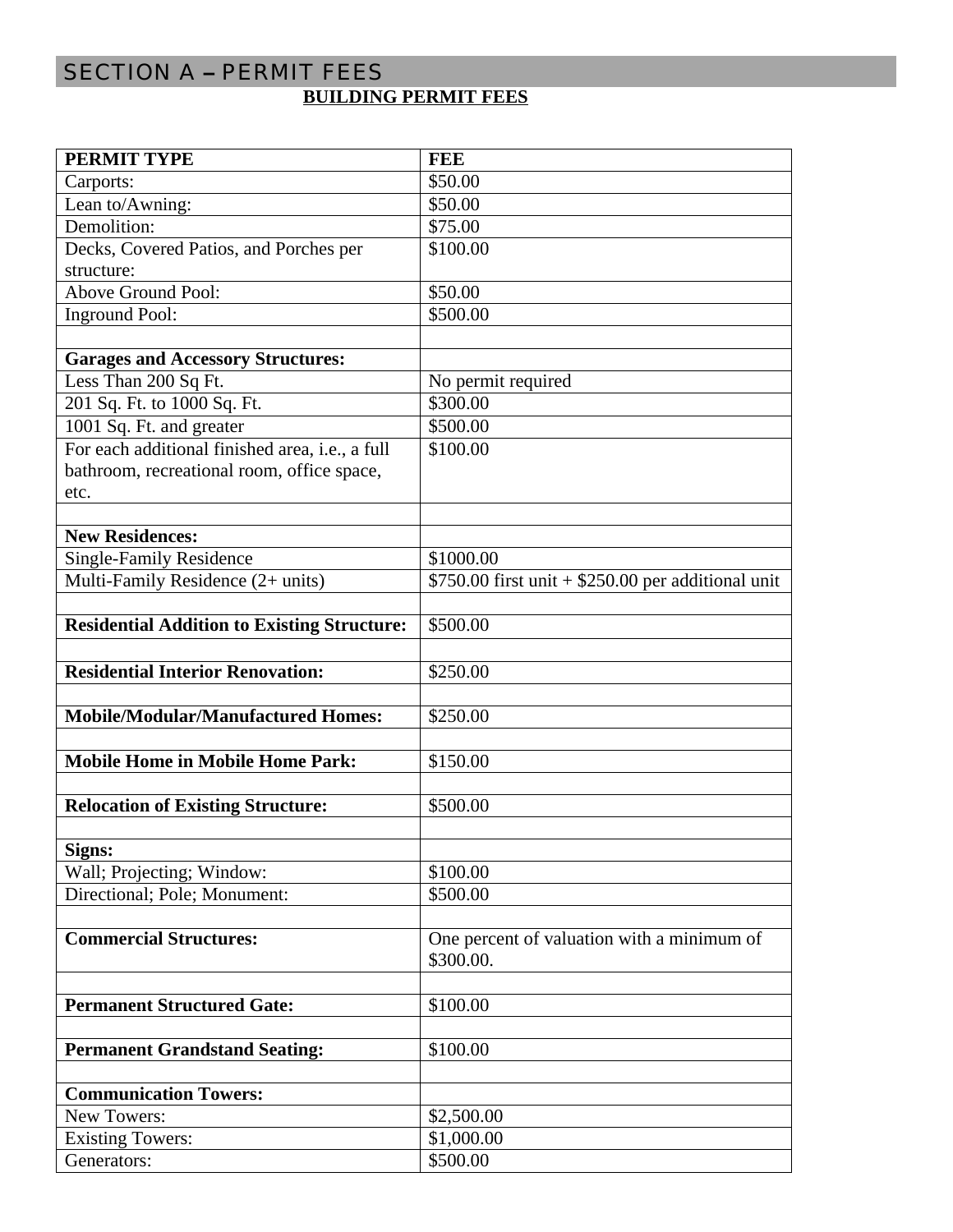| <b>Solar Energy Systems:</b>        |                                              |
|-------------------------------------|----------------------------------------------|
| Residential:                        | \$100.00                                     |
| Commercial:                         |                                              |
| System Size: 0-50 kilowatts (kW-dc) | \$300.00                                     |
| 51-100 kilowatts (kW-dc)            | \$500.00                                     |
| 101-500 kilowatts (kW-dc)           | \$1,000.00                                   |
| $501 - 1000$ kilowatts (kW-dc)      | \$3,000.00                                   |
| $1001 - 2000$ kilowatts (kW-dc)     | \$6,000.00                                   |
| $>$ 2000 kilowatts (kW-dc)          | \$200.00 for each additional 0-100 kilowatts |
|                                     | (Maximum of \$10,000.00)                     |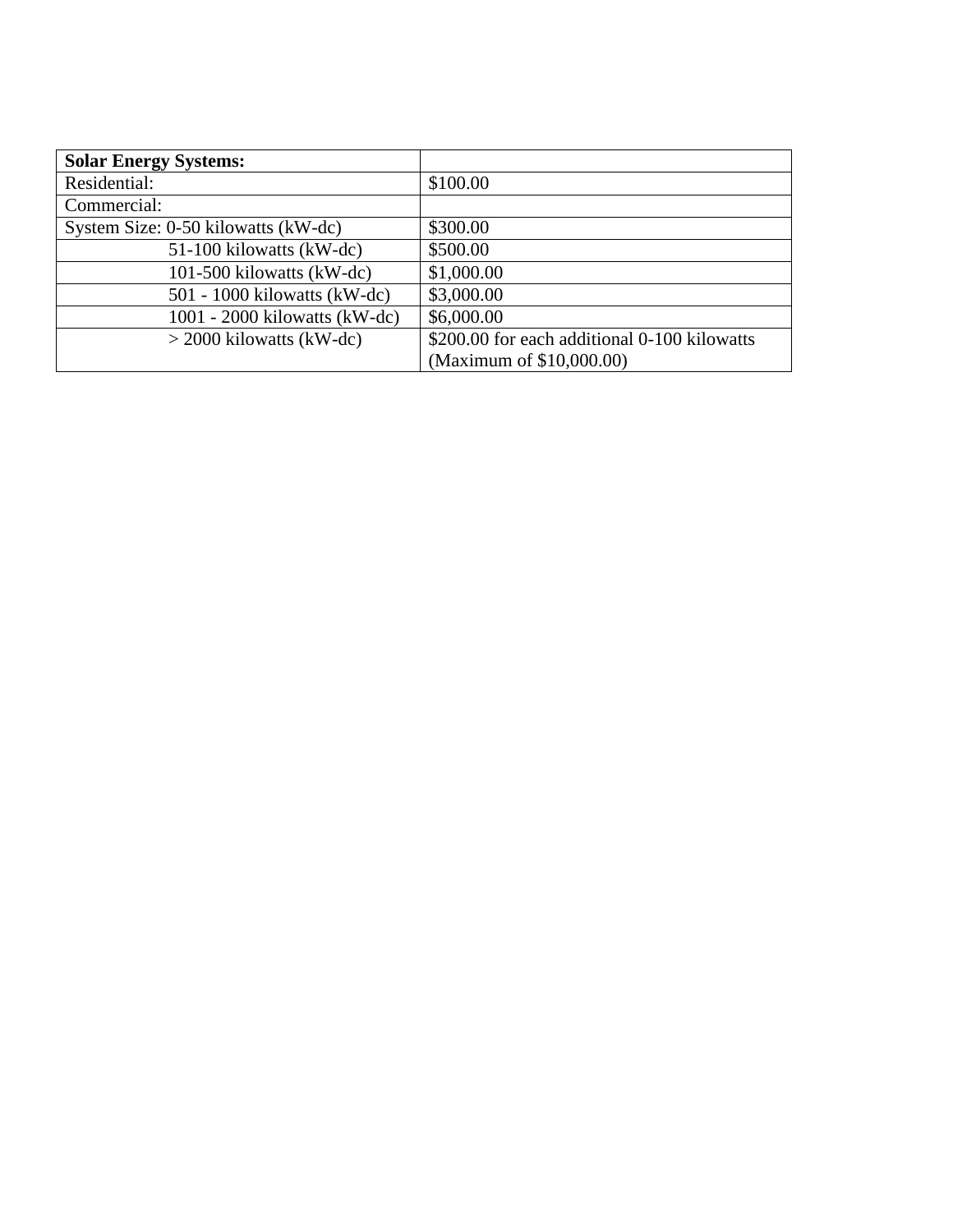# SECTION B – ZONING INFORMATION

| <b>SITE AREA PER UNIT</b>                                               | $\mathbf v$ | <b>AG</b>  | <b>AR</b>                                | LH.                                      |
|-------------------------------------------------------------------------|-------------|------------|------------------------------------------|------------------------------------------|
| <b>Minimum front yard</b>                                               | <b>NA</b>   | 75 ft      | 75 ft                                    | 75 ft                                    |
| Minimum front yard - Major subdivision<br>(with public water and sewer) | <b>NA</b>   | $25$ ft    | $25$ ft                                  | 25 ft                                    |
| Minimum side yard                                                       | <b>NA</b>   | 10 ft      | 10 ft                                    | 10 ft                                    |
| Minimum rear yard                                                       | <b>NA</b>   | $25$ ft    | 25 ft                                    | $25$ ft                                  |
| <b>Maximum height</b>                                                   | 35 ft       | <b>NA</b>  | 35 ft                                    | 35 ft                                    |
| <b>Maximum building coverage</b>                                        | <b>NA</b>   | $5%$ *     | $15%$ *                                  | $5%$ *                                   |
| <b>Maximum impervious coverage</b><br>(excluding structures)            | <b>NA</b>   | $10\%$ *   | $10\%$ *                                 | $10\%$ *                                 |
| <b>Grading Permit Standards</b><br>(County Code Section 7)              | <b>Yes</b>  | <b>Yes</b> | Yes                                      | <b>Yes</b>                               |
| <b>Conservation Development</b><br>(County Code Section 5)              | <b>No</b>   | No         | <b>No</b>                                | <b>Yes</b>                               |
| <b>Landscape Requirement</b><br>(County Code Section 27.6.3)            | <b>No</b>   | <b>No</b>  | <b>For Special</b><br><b>Permit Uses</b> | <b>For Special</b><br><b>Permit Uses</b> |
| <b>Buffer yard Requirement</b><br>(County Code Section 27.6.5)          | <b>No</b>   | <b>No</b>  | <b>For Special</b><br><b>Permit Uses</b> | <b>Yes</b>                               |

**V** – Village District **AG** – Agricultural District **AR** – Agricultural/Residential District **LH** – Loess Hills Conservation Development

#### *Notes:*

 *Density, front yard setback, building coverage, impervious coverage and height requirements may be varied within Planned Unit Developments as set forth in Section 20.7(4).*

 *In Loess Hills Conservation Development, the development criteria and grading permit standards may be the same as in the Agriculture/Residential District, if the land has crop land history as proven by Farm Service Agency (FSA) maps.*

*\* Not applicable to existing non-conforming lots as approved by the County Zoning Official/Officer.*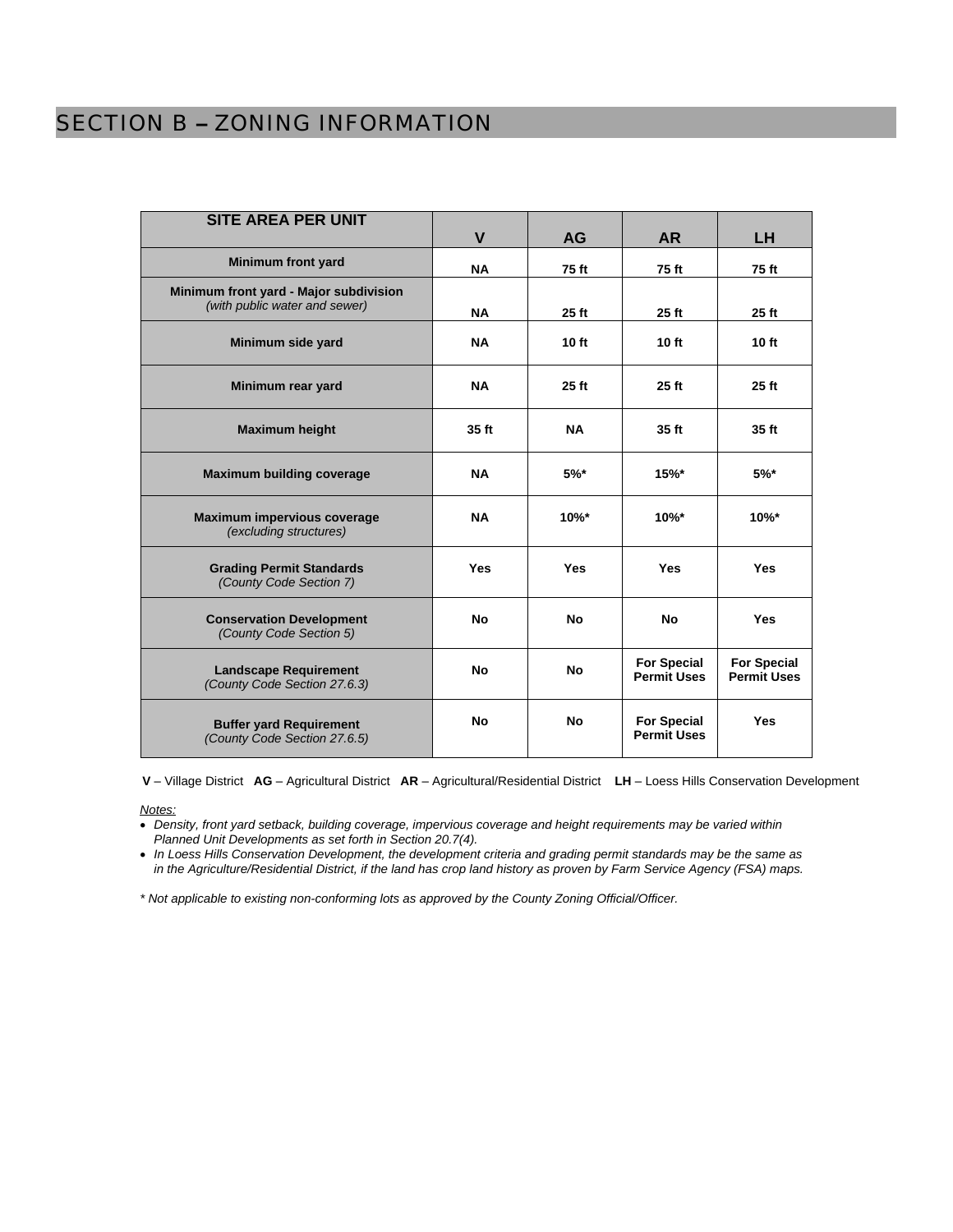# SECTION C- FLOOD PLAIN DEVELOPMENT

|                          | <b>Rate Map Information</b>                                     | Rate Map<br>Flood Zone:                                                                                                                                                                                  |                                                                                      |                            | Floodplain?           | Floodway?               |  |  |
|--------------------------|-----------------------------------------------------------------|----------------------------------------------------------------------------------------------------------------------------------------------------------------------------------------------------------|--------------------------------------------------------------------------------------|----------------------------|-----------------------|-------------------------|--|--|
|                          |                                                                 | .2%<br>Α                                                                                                                                                                                                 | $\bigcap$ A7<br>A4<br>$\Box$ A8<br>A5                                                | $\sqcap$ AH<br>$\exists$ B | $\Box$ Yes<br>No<br>П | $\Box$ Yes<br>$\Box$ No |  |  |
|                          |                                                                 | $\sqcap$ A3                                                                                                                                                                                              | A6<br>$\Box$ A9                                                                      | Пc                         |                       |                         |  |  |
|                          |                                                                 |                                                                                                                                                                                                          |                                                                                      |                            |                       |                         |  |  |
|                          | <b>Type of Development</b>                                      | Filing<br>Grading/Excavation<br>Minor Improvement<br><b>Routine Maintenance</b>                                                                                                                          |                                                                                      |                            |                       |                         |  |  |
|                          |                                                                 | New Construction (Skip Structural Improvements)<br>Substantial Improvement                                                                                                                               |                                                                                      |                            |                       |                         |  |  |
|                          |                                                                 |                                                                                                                                                                                                          |                                                                                      |                            |                       |                         |  |  |
| <b>DESCRIPTION</b>       | <b>Detailed Description of</b>                                  | □Per Attachment                                                                                                                                                                                          |                                                                                      |                            |                       |                         |  |  |
|                          | <b>Development</b>                                              |                                                                                                                                                                                                          |                                                                                      |                            |                       |                         |  |  |
| PROJECT                  |                                                                 | <b>Proposed</b>                                                                                                                                                                                          |                                                                                      |                            |                       |                         |  |  |
|                          |                                                                 |                                                                                                                                                                                                          |                                                                                      |                            |                       |                         |  |  |
|                          |                                                                 |                                                                                                                                                                                                          |                                                                                      |                            |                       |                         |  |  |
|                          | Is the existing structure<br>non-conforming?                    | $\Box$ Not Applicable $\Box$ There is no existing structure                                                                                                                                              |                                                                                      |                            |                       |                         |  |  |
|                          | <b>Size of existing</b>                                         | Yes     No                                                                                                                                                                                               |                                                                                      |                            |                       |                         |  |  |
|                          | structure(s):                                                   |                                                                                                                                                                                                          |                                                                                      |                            |                       | Appraisal               |  |  |
|                          | <b>Value of existing</b><br>structure(s):                       | Source of value of existing structure<br>Assessor<br>\$                                                                                                                                                  |                                                                                      |                            |                       |                         |  |  |
|                          | <b>Size of proposed</b><br>structure and/or addition:           |                                                                                                                                                                                                          |                                                                                      |                            |                       |                         |  |  |
| STRUCTURAL IMPROVEMENTS  | <b>Estimated cost of</b><br>improvements:                       | \$                                                                                                                                                                                                       |                                                                                      |                            |                       |                         |  |  |
|                          |                                                                 | <b>Residential Dwelling</b>                                                                                                                                                                              |                                                                                      |                            |                       |                         |  |  |
|                          | Type of structure being<br>constructed/improved:                | Non-Residential<br><b>Accessory Building</b>                                                                                                                                                             |                                                                                      |                            |                       |                         |  |  |
|                          |                                                                 | Other:                                                                                                                                                                                                   | If answered yes, certification must be provided prior to the issuance of a permit to |                            |                       |                         |  |  |
|                          | Is property located in a<br>designated floodway?                | develop, that the proposed development will result in no increase in the 100-year base<br>Yes<br>$\sqcap$ No<br>flood elevation. No new residential or substantially improved buildings are permitted in |                                                                                      |                            |                       |                         |  |  |
|                          |                                                                 | the floodway.<br>If this permit is issued, it will be with the condition that the lowest floor (including                                                                                                |                                                                                      |                            |                       |                         |  |  |
|                          |                                                                 | basement) of any new or substantially improved residential building will be elevated at<br>least 1.0 foot above the 100-year base flood elevation. If the proposed development is a<br>Yes               |                                                                                      |                            |                       |                         |  |  |
|                          | Is property located in a<br>designated floodway                 | non-residential building, this permit will be issued with the condition that the lowest floor<br>∩ No<br>(including basement) of a new or substantially improved non-residential building will be        |                                                                                      |                            |                       |                         |  |  |
|                          | fringe?                                                         | elevated or flood proofed to at least 1.0 foot above the 100-year base flood elevation.<br>Detached accessory structures to a residential use may be exempt if it meets certain                          |                                                                                      |                            |                       |                         |  |  |
|                          |                                                                 |                                                                                                                                                                                                          | criteria. Contact the Planning Dept. for details.                                    |                            |                       |                         |  |  |
|                          |                                                                 | Elevation of the 100-Year Base Flood:                                                                                                                                                                    |                                                                                      |                            | <i>MSL/NGVD:</i>      |                         |  |  |
|                          | <b>MSL/NGVD=Mean Sea</b>                                        | Elevation of the proposed development site<br>(natural ground/grade):                                                                                                                                    |                                                                                      |                            | MSL/NGVD:             |                         |  |  |
| FLOODPLAIN/FLOODWAY DATA | <b>Level/National Geodetic</b><br><b>Vertical Datum of 1929</b> | Required elevation/flood proofing level for<br>lowest floor:                                                                                                                                             |                                                                                      |                            | <i>MSL/NGVD:</i>      |                         |  |  |
|                          |                                                                 | Proposed elevation/flood proofing level for<br>lowest floor (including basement):                                                                                                                        |                                                                                      |                            | MSL/NGVD:             |                         |  |  |
|                          |                                                                 |                                                                                                                                                                                                          |                                                                                      |                            |                       |                         |  |  |

**Please make certain that you want to proceed with this project when you submit your application. The fees that you submit are not refundable once the application is submitted.**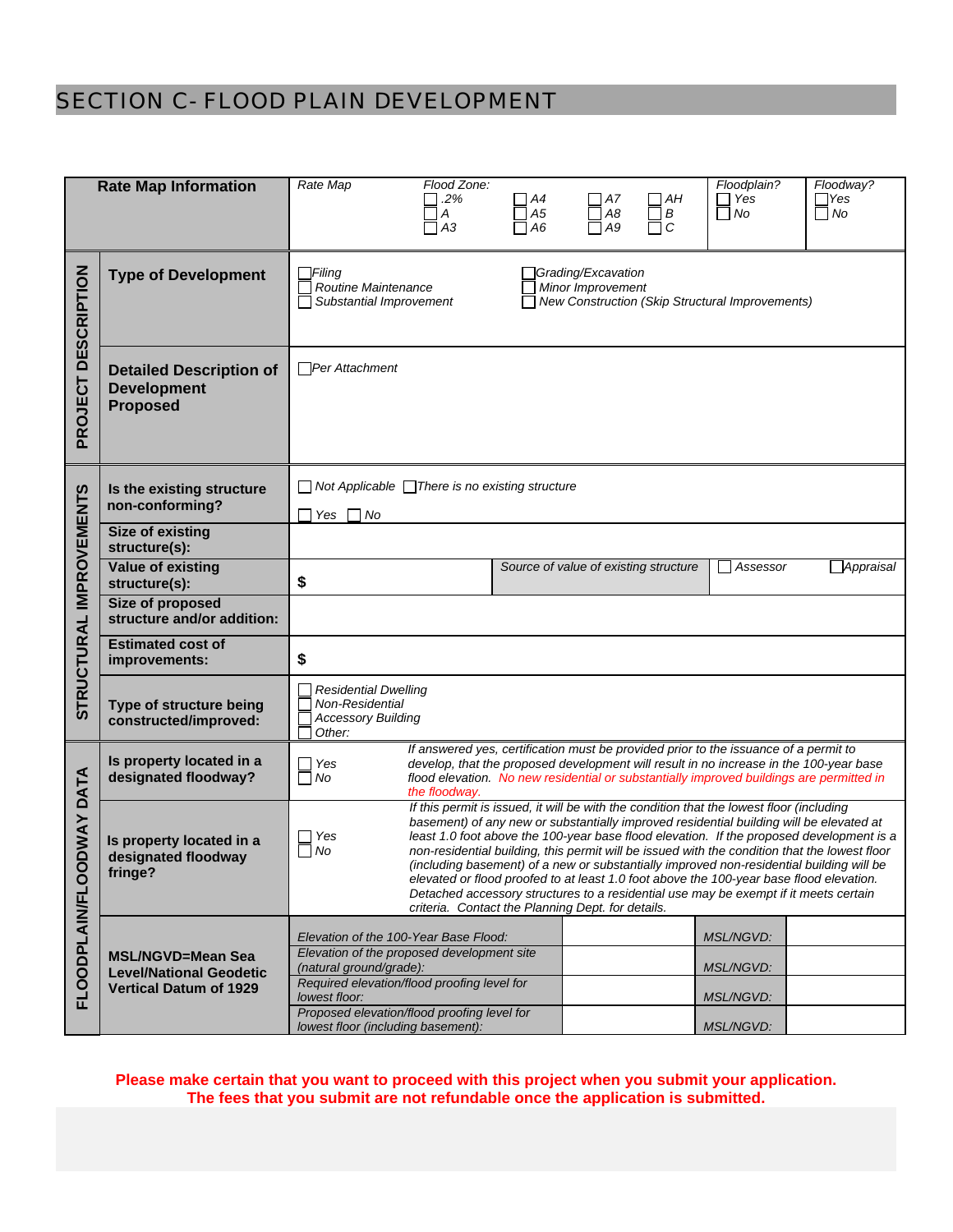#### **Items required for applying for a Residential Permit:**

- Completed permit application
- Engineered approved Building plans (included with the plans) A cover sheet shall be provided with the square footage of the following:
	- 1. Main living space
	- 2. Finished or unfinished basement
	- 3. Garage
	- 4. Decks/Porches
- Site Plan, homes shall meet the required setbacks.
- Proof of E-911 address
- Rescheck from**: [www.energycodes.gov/rescheck](http://www.energycodes.gov/rescheck)**
- A copy of the state electrical permit.
- Documentation of direct access or service supply to sanitary sewer or properly permitted septic system. Also, verification of direct access to public water supply or properly permitted well system.
- If in a flood plain a letter from an engineer or land surveyor stating that the building will be at least 1.0 foot above the 100-year base flood elevation, please see Section C.

#### **Mills County reserves the right to ask the Homeowner/Contractor to remedy any violation of the Iowa State Code.**

#### **Items required to final your permit with the Building and Zoning Office and to receive a Certificate of Occupancy/Completion:**

A certificate of occupancy or completion shall be provided, upon request, for a building or structure constructed in accordance with the provisions of the state building code if the permittee provides verification of the following:

- All the above listed items
- Certificate of Insulation
- Proof of Electrical Inspections **(final/pass)** from the State of Iowa
- Contractor Certificate of Compliance, the contractor and all subcontractors shall sign (in the appropriate space) they have completed their job, i.e., Footings, Plumbing, Mechanical, Framing as dictated by the State of Iowa Building Code.

The examination and approval or disapproval of plans and specifications, the issuance and revocation of building permits, licenses, certificates, and similar documents, the inspection of buildings or structures, and the administration and enforcement of building regulations shall be the responsibility of the governmental subdivisions of the state and shall be administered and enforced in the manner prescribed by local law or ordinance. All provisions of law relating to the administration and enforcement of local building regulations in any governmental subdivision shall be applicable to the administration and enforcement of the state building code in the governmental subdivision. An application made to a local building department or to a state agency for permission to construct a building or structure pursuant to the provisions of the state building code shall, in addition to any other requirement, be signed by the owner or the owner's authorized agent, and shall contain the address of the owner, and a statement that the application is made for permission to construct in accordance with the provisions of the code. The application shall also specifically include a statement that the construction will be in accordance with all applicable energy conservation requirements.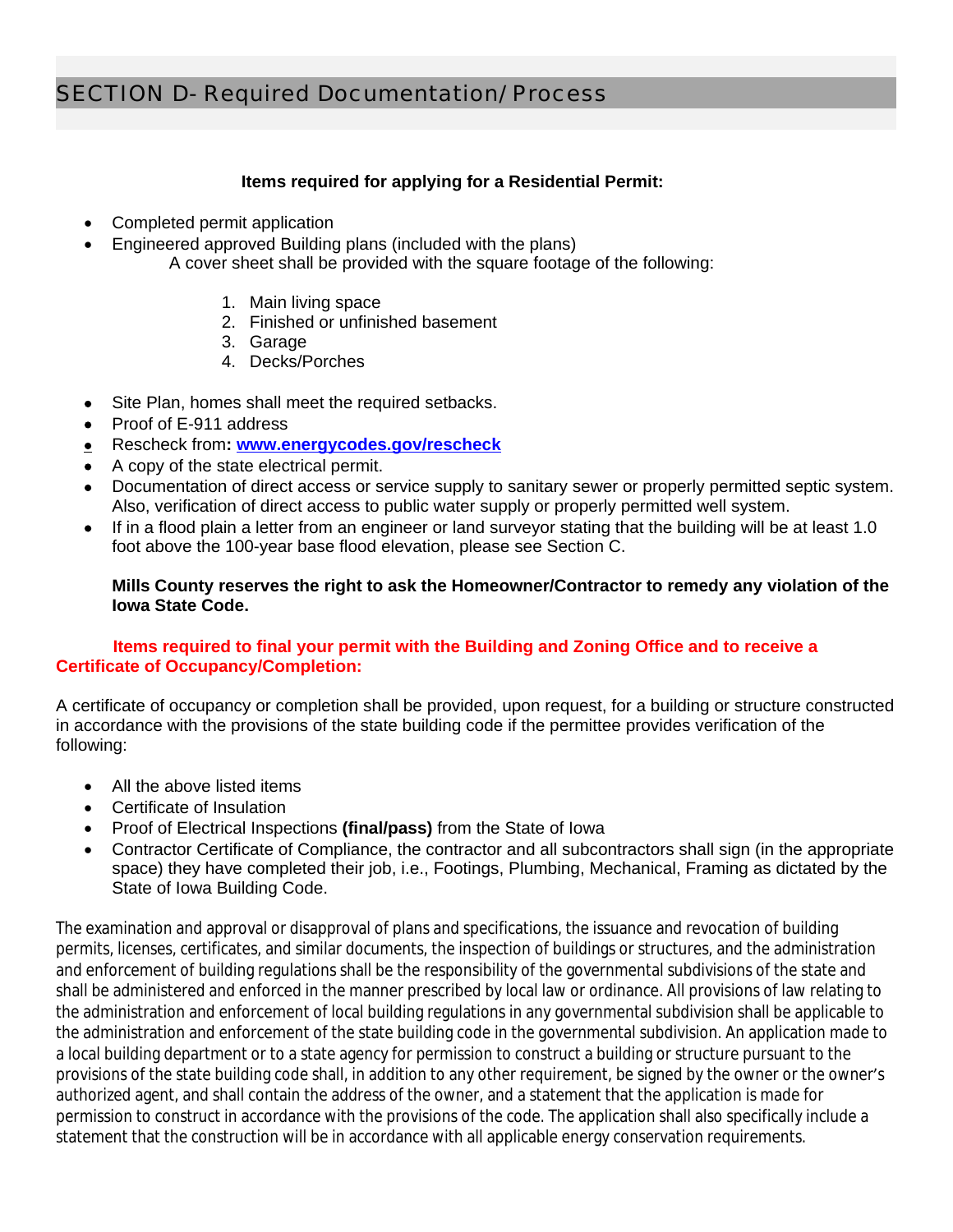# SECTION E- Contractor Certificate of Compliance

*The person responsible for the following items must fill out and indicate whether their work was completed in compliance with the state building code set out in Iowa Code Chapter 103A. By signing next to a "VERIFIED" checked box, you are certifying that you have inspected the specified item and that it complies with the state building code. By checking "UNVERIFIED", you are indicating that you have failed to inspect the work and/or that it was not completed in compliance with the state building code. If work is unverified, the Building Official (Building and Zoning Department) reserves the right to issue a certificate of non-compliance.* 

| <b>ITEMS:</b>                                                                                                                                                                          |                                      | Please Check (only one which applies): SIGNATURE: |                                 |  |  |  |
|----------------------------------------------------------------------------------------------------------------------------------------------------------------------------------------|--------------------------------------|---------------------------------------------------|---------------------------------|--|--|--|
|                                                                                                                                                                                        | <b>VERIFIED</b>                      | <b>UNVERIFIED</b>                                 | N/A                             |  |  |  |
| <b>FOUNDATION INSPECTION:</b><br>Location/setbacks<br><b>Exterior Footings</b><br>Interior/Pier Footings<br>Deck/Patio Piers                                                           | $\Box$<br>$\Box$<br>$\Box$<br>$\Box$ | $\vert \ \ \vert$<br>П<br>$\Box$<br>$\Box$        | ⊔<br>$\Box$<br>$\Box$<br>П      |  |  |  |
| <b>BASEMENT WALLS:</b><br><b>Concrete Poured Walls</b><br><b>CMU Walls</b>                                                                                                             | $\Box$<br>$\Box$                     | $\Box$<br>$\Box$                                  | $\Box$<br>$\Box$                |  |  |  |
| <b>UNDER-GROUND /SLAB:</b><br>Floor Framing<br>M/P Rough in's<br>Radiant Heat Piping                                                                                                   | $\Box$<br>$\Box$<br>$\Box$           | $\Box$<br>$\Box$<br>$\Box$                        | $\Box$<br>$\Box$<br>$\Box$      |  |  |  |
| <b>EXTERIOR SHELL:</b><br><b>Exterior Sheathing</b><br>Wall/Roof Hold-downs                                                                                                            | $\Box$<br>$\Box$                     | $\Box$<br>$\Box$                                  | □<br>$\Box$                     |  |  |  |
| <b>ROUGH IN/FRAMING:</b><br>Mechanical<br>Plumbing<br>Framing<br>Other _________________                                                                                               | П<br>$\Box$<br>П<br>$\Box$           | $\Box$<br>$\Box$<br>$\Box$<br>$\Box$              | П<br>$\Box$<br>$\Box$<br>$\Box$ |  |  |  |
| <b>INSULATION:</b><br>A certificate of insulation will be provided to Mills County Building and Zoning Office.<br>Certification<br>Underfloor<br><b>Exterior Walls</b><br>Ceiling/Roof | $\Box$<br>П<br>П<br>П                | $\Box$<br>П<br>$\Box$<br>$\Box$                   | $\Box$<br>П<br>$\Box$<br>$\Box$ |  |  |  |

#### **FIRE PROTECTION:**

| .                     |  |  |  |
|-----------------------|--|--|--|
| Under -stairs         |  |  |  |
| Garage Walls & Door   |  |  |  |
| Garage Ceiling/Floors |  |  |  |
|                       |  |  |  |